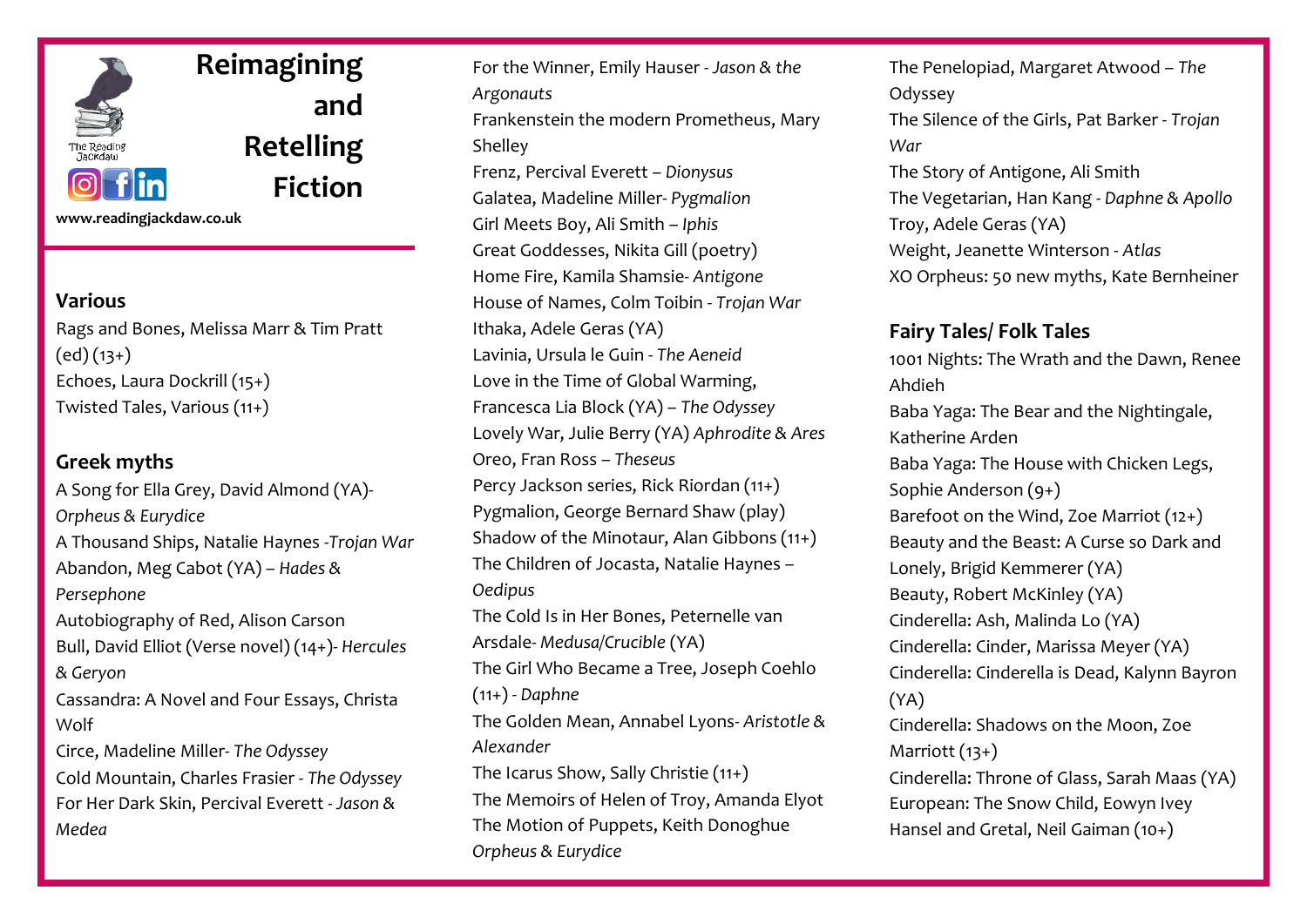Two and Twenty Dark Tales: Dark Retellings of Mother Goose Rhymes, Georgia Mcbride (ed) (YA) Persian: Girl, Serpent, Thorn, Melissa Bashardoust (YA) Red Riding Hood: The Book of Lost Things, John Connolly (YA) Rumpelstiltskin: Spinners, Donna Jo Napoli Snow White: Boy, Snow, Bird, Helen Oyeyemi Snow White: Girls Made of Snow and Glass, Melissa Bashardoust (YA) The Goose Girl, Shannon Hale (12+) The Goose Girl: Thorn, Intisar Khanani (13+) The Little Mermaid: Just Ella, Margaret Peterson Haddix Various: A Tale Dark & Grimm, Adam Gidwitz  $(9+)$ Various: Blackberry Blue, Jamila Gavin (9+) Various: Forest of a Thousand Lanterns, Julie C. Dao (YA) Various: Happy Ever After, Adele Geras (YA) Various: Hilary Mckay's Fairy Tales (7+) Various: The Hazel Wood, Melissa Albert (13+) Various: The Lunar Chronicles, Marissa Meyer  $(11+)$ Various: The Sleeper and the Spindle, Neil Gaiman (YA) Various: The Rose and the Beast: Fairy Tales Retold, Francesca Lia Block

## **Nursery Rhymes**

Nursery Rhyme Crime series, Jasper Fforde Two and Twenty Dark Tales: Dark Retellings of Mother Goose Rhymes, Georgia Mcbride (ed) (YA)

# **Norse Mythology**

All the Windwracked Stars, Elizabeth Bear American Gods, Neil Gaiman Eaters of the Dead, Michael Crighton Eight Days of Luke, Diana Wynne Jones (12+) Hilda and the Troll, Luke Pearson (6+) Ice Land, Betsy Tobin Magnus Chase and the Gods of Asgard, Rick Riordan (10+) Myths of the Norsemen: Retold from the Old Norse Poems and Tales, Roger Lancelyn Green Norse Mythology, Neil Gaiman Odd and the Frost Giants, Neil Gaiman (11+) Ragnarok, A.S. Byatt Runemarks, Joanne M. Harris (11+) The Broken Sword, Poul Anderson The Gospel of Loki, Joanne M. Harris The Long Dark Tea-Tie of the Soul, Doulas Adams The Lost Gate, Orson Scott Card The Sea of Trolls, Nancy Farmer (9+) The Woven Path, Robin Jarvis (YA?) This Monstrous Child, Francesca Simon (12+)

# **King Arthur**

Here Lies Arthur, Philp Reeve (11+) King Arthur and the Knights of the Round Table by Roger Lancelyn Green (9+) Sword at Sunset, Rosemary Sutcliffe The Acts of King Arthur and His Noble Knights, John Steinbeck The Fall of Arthur, J.R.R Tolkien (verse) The Once and Future King, T.H. White (8+) The Twisted Tree, Rachel Burge (14+) The Winter King, Bernard Cornwall

# **Classics**

Various: Thursday Next series of Detective Novels, Jasper Fforde 5 Children and it: Five Children on the Western Front, Kate Saunders 5 Children and it: Four Children and It, Jacqueline Wilson (9+) A Little Princess: Wishing for Tomorrow, Hilary McKay (9+) Black Beauty: Finding Black Beauty, Lou Kuenzler (11+) Bluebeard, Angela Carter Dickens: Dodger, Terry Pratchett (14+) Dickens: Havisham, Ronald Frame Dickens: Oliver Twisted, J.D. Sharpe (12+) Dickens: Nobody Saw No One, Steve Tasane  $(13+)$ Don Quixote: Going Bovine, Libba Bray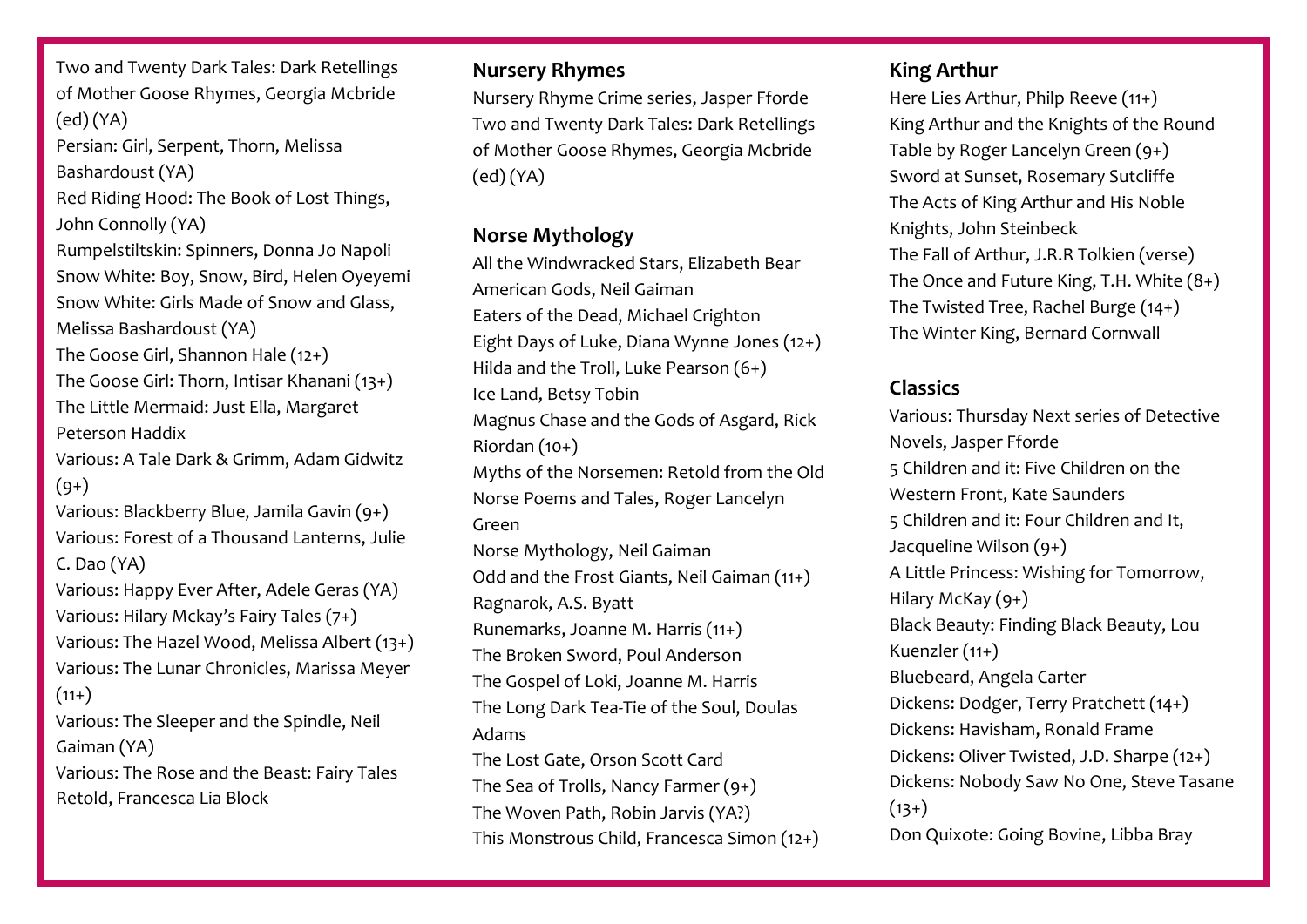Far from The Madding Crowd -Tamara Drewe, Posy Simmonds (Graphic Novel) Gulliver's Travels: The Story of Gulliver, Jonathan Coe (9+) Howard's End- On Beauty, Ali Smith Jekyll & Hyde: Her Dark Curiosity, Megan Shepherd Jekyll & Hyde: Hyde, Daniel Levine Jekyll & Hyde: Mary Reilley, Valerie Martin Little Women- March, Geraldine Brooks Moby Dick: Ahab's Wife, Sena Jeter Naslund Moby Dick: And the Ocean was our Sky, Patrick Ness (YA) Moby Dick: Railsea, China Mieville Oscar Wilde- Dorian: An Imitation, Will Self Paradise Lost- His Dark Materials, Philip Pullman  $(11+)$ Peter and the Starcatchers, Dave Barry Peter Pan in Scarlet, Geraldine McCaugherean  $(9+)$ Peter Pan: Second Star, Alyssa B. Sheinnel

Peter Pan: Wendy, Karan Wallace (12+) Rime of the Mariner- The Dead Men Stood Together, Chris Priestly (12+) Steinbeck: Thicker than Water, Anne Cassidy  $(13+)$ Tarzan: The Greystoke Legacy (11+) The Age of Innocence- The Innocents, Francesca Segal

(YA)

The Island of Dr. Moreau- The Madman's Daughter, Megan Shepherd (YA) To Kill a Mockingbird- The Mockingbirds, Daisy Whitney Treasure Island- Silver, Andrew Motion Ulysses- The Sixteenth of June, Maya Long Virginia Woolf- The Hours, Michael Cunningham Wind in the Willows- The Willows in Winter, William Horwood (7+) Wizard of Oz- Wicked, Gregory Maguire

#### **Alice in Wonderland**

A Blade so Black, L.L. McKinney (YA) After Alice, Gregory Maguire Down the Rabbit Hole, Peter Abrahams (12+) Heartless, Melissa Myer (13+) Return to Wonderland, Various (9+) Splintered, A.G. Howard (13+) The Looking Glass Wars, Frank Beddor (11+)

#### **Austen**

Austenland, Shannon Hale Ayesha at Last, Uzma Jalaluddin Bridget Jones's Diary, Helen fielding Death Comes to Pemberley, P.D. James Eligible, Curtis Sittenfeld Emma, Alexander McCall Smith I was Jane Austen's Best Friend, Cora Harrison (9+)

Jane Fairfax, Joan Aiken Longbourne, Jo Baker Lydia: The Wild Girl of Pride and Prejudice, Natasha Farrant (11+) Northanger Abbey, Val McDermid Off Script, Kate Watson Pemberley, Emma Tennant Pride, Ibi Zoboi Pride and Prejudice and Zombies, Steve Hockensmith Sense and Sensibility, Joanne Trollope The Jane Austen Book Club, Karen Joy Fowler Unmarriageable, Soniah Kamal

## **Bronte Sisters**

Catherine, April Linder (YA) Jane Eyre: A Retelling, Tanya Landman (11+) Jane Steele, Lindsay Faye Jane, April Linder (YA) Jane, Aline McKenna (Graphic Novel) (YA) Reader I married Him, Tracy Chevalier (ed) Solsbury Hill, Susan M. Whyler The Eyre Affair, Jasper Fforde The Flight of Gemma Hardy, Margot Livesy The Lost Child, Caryl Phillips The Mad Woman Upstairs, Catherine Lowell Wide Sargasso Sea, Jean Rhys Wuthering Heights: A Retelling, Tanya Landman  $(11+)$